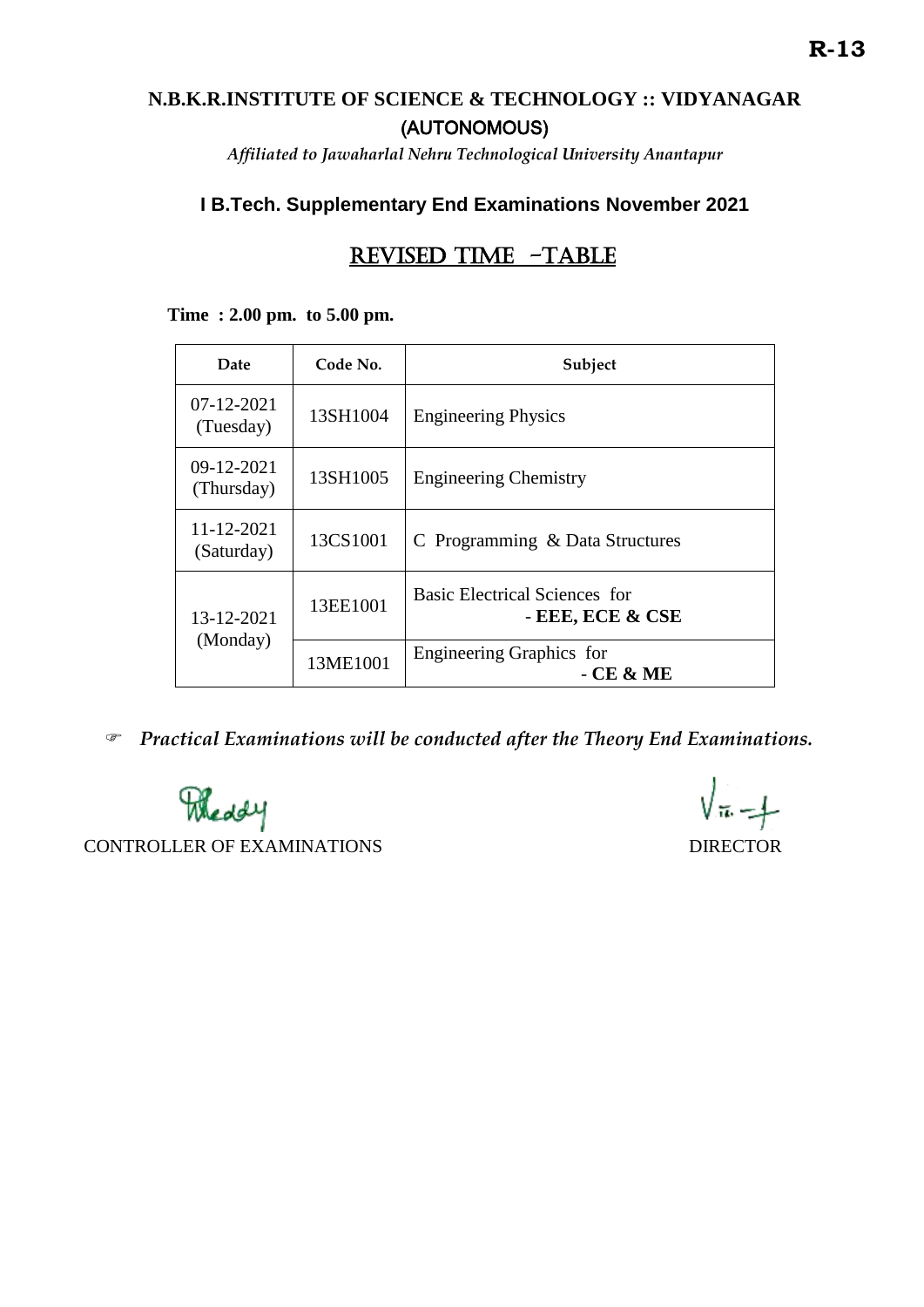## N.B.K.R.INSTITUTE OF SCIENCE & TECHNOLOGY :: VIDYANAGAR **(AUTONOMOUS)**

*Affiliated to Jawaharlal Nehru Technological University Anantapur*

# **II B.Tech. II Semester Supplementary End Examinations November 2021**

## REVISED TIME -TABLE

**Time : 2.00 pm. to 5.00 p.m.**

| Date                      | Code No. | <b>Subjects</b>                       |
|---------------------------|----------|---------------------------------------|
| $06-12-2021$<br>(Monday)  | 13CE2204 | Transportation Engineering- I (CE)    |
|                           | 13EE2205 | Generation Of Electric Power (EEE)    |
|                           | 13EC2203 | Analog Communications (ECE)           |
|                           | 13ME2201 | Applied Thermodynamics-I (ME)         |
|                           | 13CS2202 | Computer Organization (CSE)           |
| 08-12-2021<br>(Wednesday) | 13CE2205 | Building Planning & Drawing (CE)      |
|                           | 13EC2204 | Pulse & Analog Circuits (EEE & ECE)   |
|                           | 13ME2203 | Machine Tools (ME)                    |
|                           | 13CS2203 | <b>Operating Systems</b> (CSE)        |
| 10-12-2021<br>(Friday)    | 13CE2206 | Surveying - II (CE)                   |
|                           | 13SH2202 | Economics & Accountancy (EEE $&$ ECE) |
|                           | 13ME2202 | Machine Drawing (ME)                  |
|                           | 13CS2204 | Software Engineering (CSE)            |

*Practical Examinations will be conducted after the Theory End Examinations.* 

Meddy

CONTROLLER OF EXAMINATIONS DIRECTOR

 $\sqrt{56-1}$